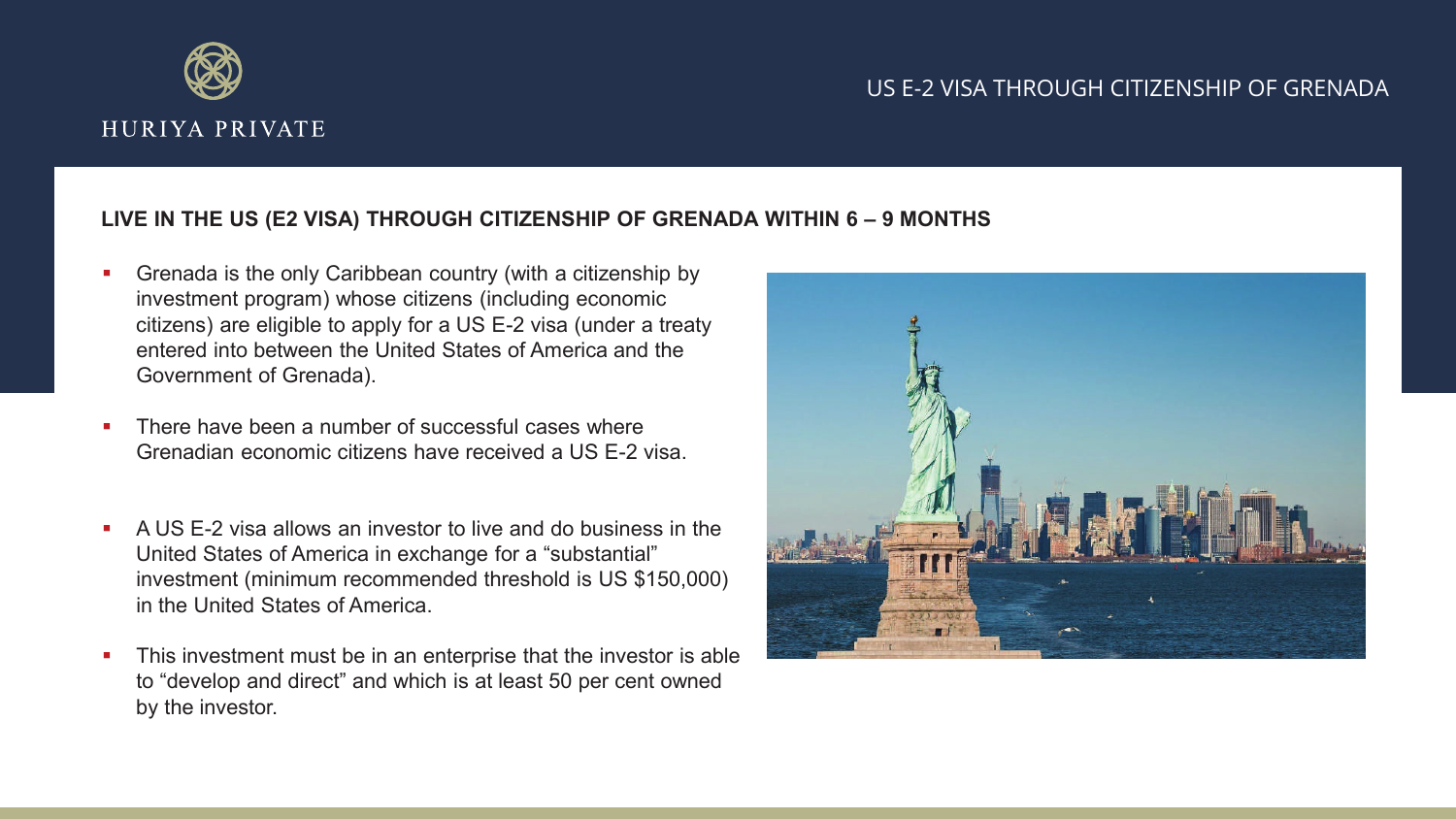

## US E-2 VISA THROUGH CITIZENSHIP OF GRENADA

## **ADVANTAGES OF THE E-2 OPTION:**

- **Expeditious processing a US E-2 visa can generally be** obtained within 3 months.
- **Unlimited number of extensions**
- **Investor's spouse and dependent children under 21 years old** may be included.
- **Investor's spouse can apply to work anywhere in the USA**
- **Figure 1** Free high school education for children in the USA with E2 visa and in state college tuition rates apply
- **Investor and his dependents may spend time in the USA without** being subject to worldwide income taxation
- E2 may be converted to EB5 over the course of time

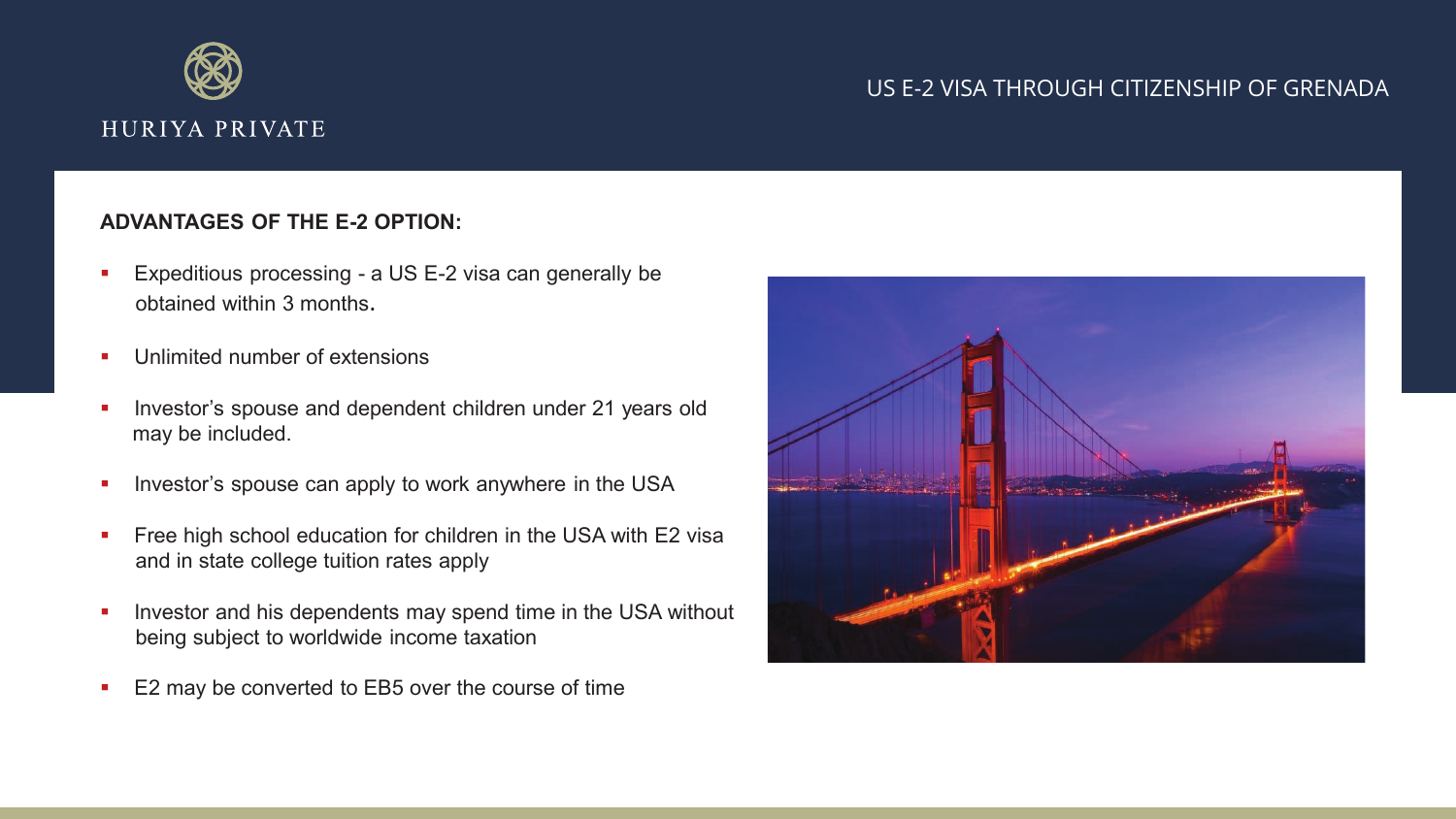

|                                                 | EB <sub>5</sub>                                                 | E2 (Grenada)                                                                                      |
|-------------------------------------------------|-----------------------------------------------------------------|---------------------------------------------------------------------------------------------------|
| Type of visa                                    | <b>Permanent Residency</b>                                      | 5 year - multiple - right to invest and reside                                                    |
| <b>Available to all nationalities</b>           | <b>Yes</b>                                                      | No - only available to countries with US treaty with the<br>US.                                   |
| <b>Minimum investment amount</b>                | USD900,000 up to USD1.8 million                                 | No - but must be "substantial" (Suggested amount<br>above USD150,000)                             |
| <b>Minimum job creation</b><br>requirement      | 10 full-time positions for US workers                           | No - but must sustain jobs for more than the investor<br>and his/her family                       |
| <b>Management requirement</b>                   | Limited partnership is sufficient                               | Can be delegated                                                                                  |
| <b>Limit of available visas</b>                 | <b>Yes</b>                                                      | <b>No</b>                                                                                         |
| Possible tax advantages                         | <b>No</b>                                                       | Yes (not subject to worldwide income taxation if<br>spending less than 122 days a year in the US) |
| <b>Application processed by</b>                 | <b>USCIS</b>                                                    | <b>US Embassies/Consulates</b>                                                                    |
| <b>Processing time</b>                          | 4 years - 15 years depending on country of birth                | 6 weeks                                                                                           |
| Minimum Length of Stay on<br>annual Basis in US | 2.5 years out of 5 years to be eligible for citizenship.        | <b>None</b>                                                                                       |
| <b>Visas issued in 2018</b>                     | 10,000                                                          | 40,000                                                                                            |
| <b>Family Benefits</b>                          | Spouse can work, Children entitled to State<br><b>Education</b> | Spouse can work, Children entitled to State Education                                             |
| <b>Source of Funds</b>                          | Comprehensive, Complex                                          | Less onerous                                                                                      |